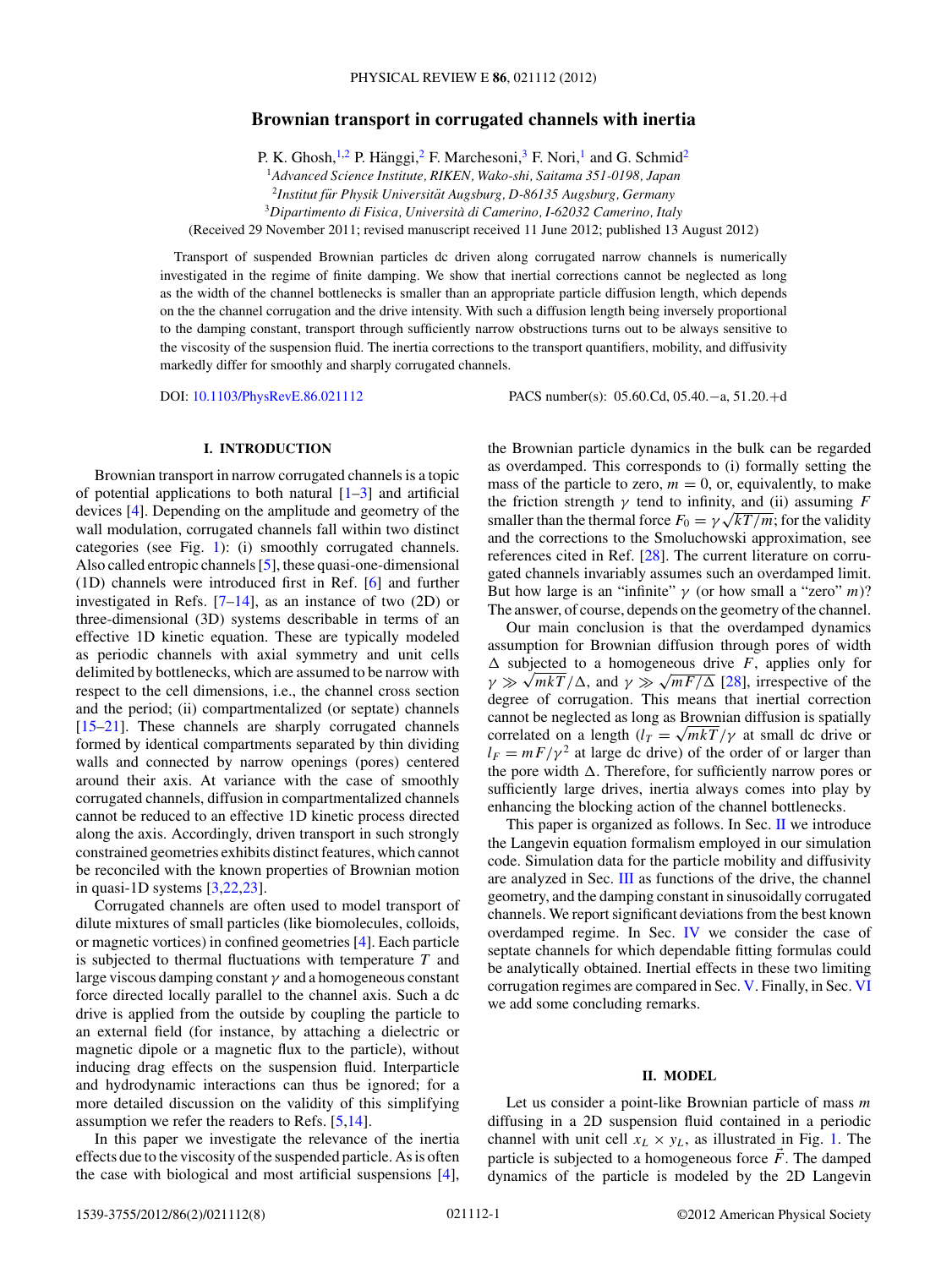<span id="page-1-0"></span>

FIG. 1. (Color online) Sketch of a smoothly corrugated (a) and a compartmentalized 2D channel (b) directed along the *x* axis. In both cases the channel unit cell is  $x_L$  long and  $y_L$  wide; the radius of the connecting bottlenecks or pores is  $\Delta$ .

equation,

$$
m\frac{d^2\vec{r}}{dt^2} = -\gamma\frac{d\vec{r}}{dt} + \vec{F} + \sqrt{\gamma kT}\vec{\xi}(t),
$$
 (1)

where  $\vec{r} = (x, y)$ . The random forces  $\xi(t) = [\xi_x(t), \xi_y(t)]$ are zero-mean, white Gaussian noises with autocorrelation functions  $\langle \xi_i(t)\xi_j(t')\rangle = 2\delta_{ij}\delta(t-t')$ , with  $i, j = x, y$ . Here, *γ* plays the role of an effective viscous damping constant incorporating all additional effects that are not explicitly accounted for in Eq. (1), like hydrodynamic drag, particle-wall interactions, etc. We numerically integrated Eq. (1) by a Milstein algorithm [\[29\]](#page-7-0). The stochastic averages reported in the forthcoming sections were obtained as ensemble averages over 10<sup>6</sup> trajectories with random initial conditions; transient effects were estimated and subtracted.

As anticipated in Sec. [I,](#page-0-0) we considered two categories of periodic channels, smoothly corrugated and septate channels. The symmetric walls of smoothly corrugated channels have been modeled by the sinusoidal functions  $\pm w(x)$ , where

$$
w(x) = \frac{1}{4} \left[ (y_L + \Delta) - (y_L - \Delta) \cos \left( \frac{2\pi x}{x_L} \right) \right],
$$
 (2)

[Fig.  $1(a)$ ]. The compartments of the septate channels are rectangular and the dividing walls have zero width; [Fig. 1(b)].

Two quantifiers have been used to best represent the different transport properties of these two channel geometries in the overdamped limit,  $\gamma \to \infty$ :

(i) *Mobility.* The response of a Brownian particle in a channel subjected to a dc drive, *F*, oriented along the axis direction,  $x$ , is expressed by the mobility,

$$
\mu(F) = \langle v(F) \rangle / F,\tag{3}
$$

where  $\langle v \rangle \equiv \langle \dot{x}(F) \rangle = \lim_{t \to \infty} [\langle x(t) \rangle - x(0)]/t$ . In entropic channels  $\mu(F)$  increases from a relatively small value for  $F =$ 0,  $\mu_0$ , up to the free-particle limit,  $\gamma \mu_\infty = 1$ , for  $F \to \infty$  [\[11\]](#page-6-0). We recall that in a smooth channel a free particle drifts with speed  $v_{\infty} = F/\gamma$ , that is, with  $\gamma \mu = 1$ . On the contrary, in compartmentalized channels  $\gamma \mu(F)$  decreases monotonically with increasing *F* toward a geometry-dependent asymptotic value,  $\gamma \mu_{\infty}$ , equal to the ratio of the pore to the channel cross-section  $[15]$ , that is

$$
\gamma \mu_{\infty} = \Delta / y_L. \tag{4}
$$

(ii) *Diffusivity.* As a Brownian particle is driven across a periodic array of bottlenecks or compartment pores, its diffusivity,

$$
D(F) = \lim_{t \to \infty} \left[ \langle x^2(t) \rangle - \langle x(t) \rangle^2 \right] / 2t,\tag{5}
$$

picks up a distinct *F* dependence. In entropic channels with smooth bottlenecks, for  $F \to \infty$  the function  $D(F)$ approaches the free diffusion limit,  $D(\infty) = D_0$ , after going through an excess diffusion peak centered around an intermediate (temperature-dependent  $[11]$ ) value of the drive. The bulk or free diffusivity,  $D_0$ , is proportional to the temperature,  $D_0 =$ *kT/mγ* . Such a peak signals the depinning of the particle from the entropic barrier array [\[30\]](#page-7-0). In compartmentalized channels, instead,  $D(F)$  exhibits a distinct quadratic dependence on *F* [\[17,19\]](#page-6-0), reminiscent of Taylor's diffusion in hydrodynamics [\[31\]](#page-7-0), that is, for  $\Delta \ll y_L$ ,

$$
\frac{D(F)}{D_0} = \frac{1}{2} \left(\frac{F\Delta}{kT}\right)^2.
$$
 (6)

This observation suggests that the particle never frees itself from the geometric constriction of the compartment pores, no matter how strong *F*.

These two quantifiers of mobility and diffusivity can also be used to assess the magnitude of the inertia effects. We remind here that, in the absence of external drives and for any value of the damping constant, Sutherland-Einstein relation [\[24–27\]](#page-7-0),

$$
\gamma \mu_0 = D(0)/D_0,\tag{7}
$$

establishes the dependence of the transport parameters on the temperature and the channel compartment geometry under equilibrium conditions [\[15\]](#page-6-0).

In preparation for the quantitative analysis of our numerical data, we remark that Eq.  $(1)$  can be conveniently rewritten in terms of the rescaled units  $t \to \gamma t/m$  and  $x/l_T$ , with  $l_T =$  $\sqrt{mkT}/\gamma$ . A straightforward dimensional argument shows that, for any given channel unit cell  $x_L \times y_L$ , both the particle rescaled mobility,  $\gamma \mu$  [Eq. (3)], and its rescaled diffusivity,  $D/D_0$  [Eq. (5)], are functions of the rescaled drive,  $F/F_0$ , with  $F_0 = \gamma \sqrt{kT/m}$ , and three cell parameters, typically, the pore width,  $\Delta / l_T$ , the pore-to-channel cross-section ratio,  $\Delta / y_L$ , and the compartment aspect-ratio,  $r = x_L/y_L$  (see Table [I\)](#page-2-0). Note that a simultaneous rescaling of all lengths by a factor *κ* would correspond to a noise intensity rescaling,  $T \rightarrow T/\kappa^2$ . Throughout our simulations we assumed narrow channels with small bottlenecks, meaning that  $x_L \geq y_L$  and  $\Delta \ll y_L$ .

#### **III. CORRUGATED CHANNELS**

As anticipated in a preliminary report [\[32\]](#page-7-0), inertial effects in corrugated channels become apparent both for small *γ* and for large *F*. Upon inspecting Fig. [2](#page-2-0) we realize that inertia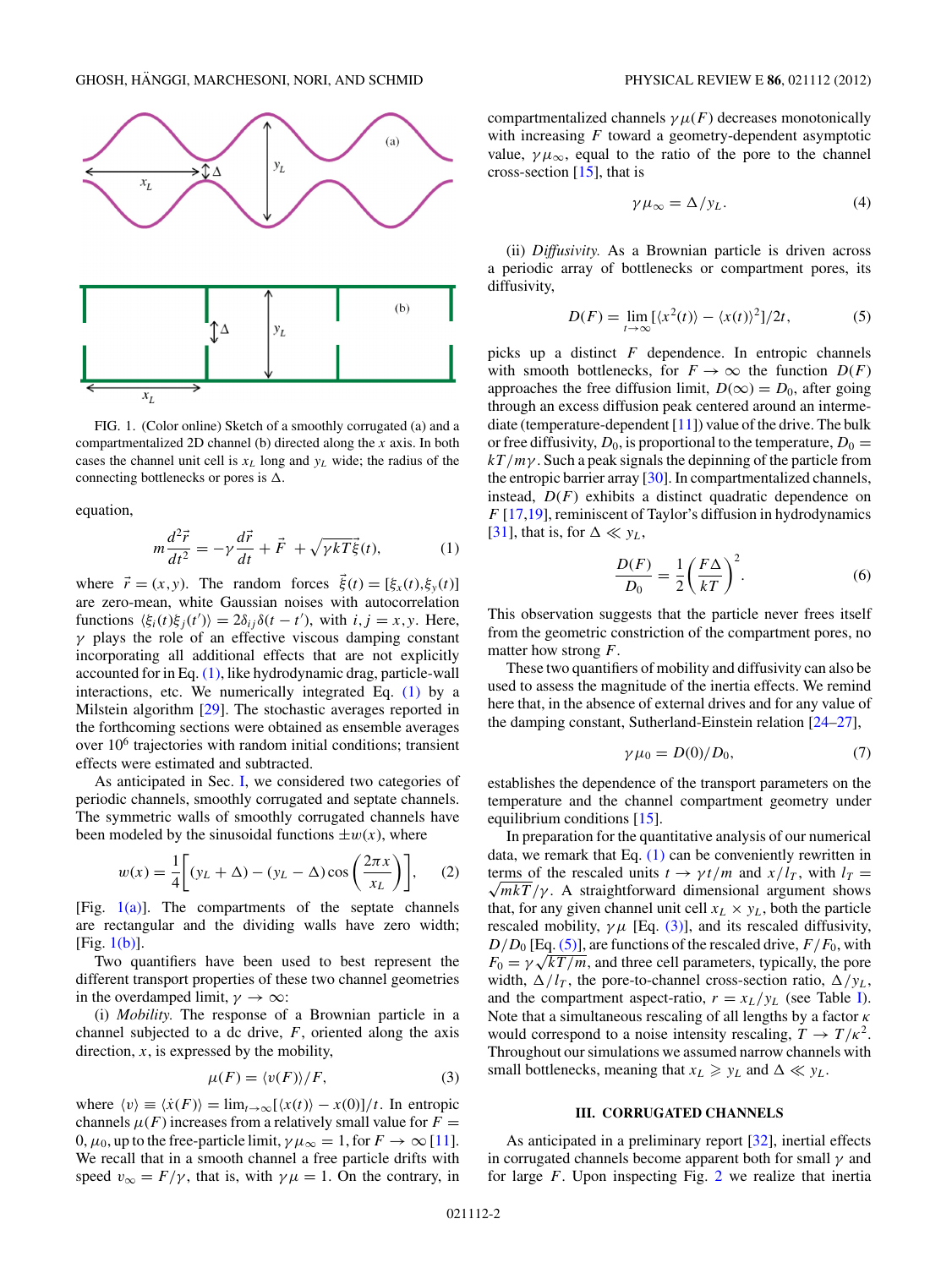<span id="page-2-0"></span>

| $F_0 = \gamma \sqrt{\frac{kT}{m}}$                 | Thermal force: viscous force experienced by a Brownian particle with thermal velocity $v_{th} = \sqrt{kT/m}$ .                                                                          |
|----------------------------------------------------|-----------------------------------------------------------------------------------------------------------------------------------------------------------------------------------------|
| $D_0 = \frac{kT}{\nu}, v_{\infty} = \frac{F}{\nu}$ | Free diffusivity and velocity in bulk.                                                                                                                                                  |
| $l_T = \frac{\sqrt{mkT}}{v}$                       | Thermal length: distance covered by a Brownian particle diffusing with thermal velocity $v_{th}$ in the relaxation time, $m/\gamma$ .                                                   |
| $l_F = \frac{mF}{v^2}$                             | Ballistic length: distance covered by a driven Brownian particle drifting with velocity $v_{\infty}$ in the relaxation time, $m/\gamma$ .                                               |
| $\gamma_T = \frac{\sqrt{mkT}}{\Delta}$             | Damping cut-off at the pore (zero drive): $l_T = \Delta$ .                                                                                                                              |
| $\gamma_F = \sqrt{\frac{mF}{\Delta}}$              | Damping cut-off at the pore (strong drive): $l_F = \Delta$ .                                                                                                                            |
|                                                    | $D_T = \frac{kT}{\gamma r}$ , $F_T = \frac{kT}{\Delta}$ Scaling parameters introduced in Figs. 2–5; obtained by replacing $\gamma$ with $\gamma_T$ , respectively, in $D_0$ and $F_0$ . |

TABLE I. Summary of characteristic scaling parameters and their meaning.

tends to suppress the particle mobility through the channel bottlenecks. Indeed, in the underdamped limit,  $\gamma \to 0$ , the rescaled mobility drops to zero, no matter what  $F$  [Fig. 2(a)]. In particular, when expressing  $\gamma$  in units of  $\gamma_F = \sqrt{mF/\Delta}$ [see Eq.  $(9)$  below], the mobility curves at large drives tend to collapse on a universal curve well fitted by the power law  $(\gamma/\gamma_F)^{\alpha}$  with  $\alpha = 1.4$ . Correspondingly, in Fig. 2(b) the mobility decays like  $F^{-\alpha/2}$  for small  $F \gg F_T$ .

The power law,  $\gamma \mu \propto (\gamma/\gamma_F)^{\alpha}$ , introduced here, is only a convenient fit of the rescaled mobility function, even if it holds for two or more decades of  $\gamma/\gamma_F$ . [Note that the power law *γμ*  $\propto F^{-\alpha/2}$  works throughout the entire *F* range explored in Fig.  $2(b)$ .] The analytical form of that function remains to be determined. The data reported in Fig. 2(c) clearly suggests that the fitting exponent,  $\alpha$ , slightly depends on  $\Delta$ , with  $\alpha \rightarrow 2$  in the limit  $\Delta \rightarrow 0$ .



FIG. 2. (Color online) Rescaled mobility,  $\gamma \mu$ , in a smoothly corrugated channel with  $r = x_L/y_L = 1$ ,  $\Delta/y_L = 0.1$ , and (a) vs.  $\gamma/\gamma_F$  for different *F*; (b) vs. *F/F<sub>T</sub>* for different *γ*. The relevant scaling parameters are  $F_T = kT/\Delta$ ,  $\gamma_T = \sqrt{mkT}/\Delta$  [Eq. [\(8\)\]](#page-3-0) and  $\gamma_F = \sqrt{mF/\Delta}$ [Eq. [\(9\)\]](#page-3-0). The dashed lines represent, respectively, the fitting power laws  $(\gamma/\gamma_F)^\alpha$  in (a) and  $(F/F_T)^{-\alpha/2}$  in (b), both with  $\alpha = 1.4$  (see Sec. [III\)](#page-1-0). In (c) *γμ* is plotted vs. *γ/γF* (main panel) and  $F/F_0$  (inset) for  $\gamma/\gamma_T = 0.8$ ,  $F/F_T = 125$ , and different cross-section ratios,  $\Delta/\gamma_L$ . The corresponding fitting exponents *α* are also reported in the legend. In the inset, *F* is expressed in units of  $F_0$  instead of  $F_T$  for graphical reasons. The dependence of  $\gamma \mu$  on the geometry of the channel unit cell for low damping and small drives is illustrated in (d), where  $\gamma \mu$  is plotted vs.  $r\gamma/\gamma_T$ . The predicted linear law with slope  $\pi/4$  [\[32\]](#page-7-0) is represented by a dotted line [see also Eq. [\(12\)](#page-4-0) and text following].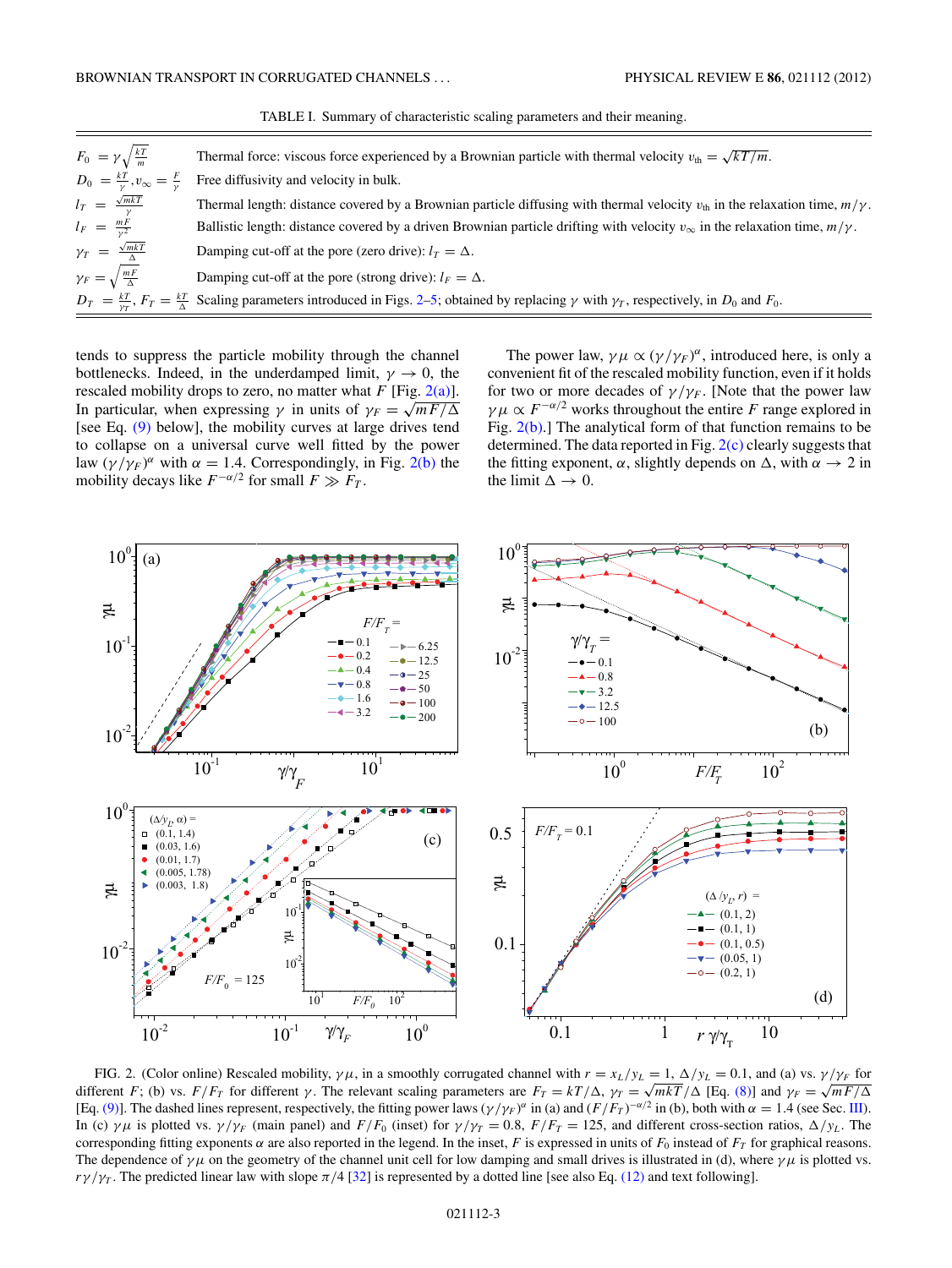<span id="page-3-0"></span>

FIG. 3. (Color online) Rescaled diffusivity, *D/D*0, vs. *F/F*<sup>0</sup> (main panel) and  $D/D_0$  vs.  $F/F_T$  (inset) in the corrugated channel of Eq. [\(2\)](#page-1-0) with  $r = 1$ ,  $\Delta/y_L = 0.1$ , and different  $\gamma$ . The scaling parameters introduced here are  $D_T = kT/\gamma_T$  and  $F_0 = \gamma \sqrt{kT/m}$ . The solid line in the inset is the heuristic power law of Eq. [\(17\).](#page-6-0)

The dependence of the rescaled mobility on the system parameters in the underdamped limit is further illustrated in Fig.  $2(d)$ , where at low  $\gamma$  and for vanishingly small drives, the mobility grows proportional to the aspect ratio  $r = x_L/y_L$  of the channel unit cell and the pore cross section  $\Delta$ .

Deviations from the expected overdamped behavior are the more prominent in the diffusivity data. As shown in Fig. 3, at large  $\gamma$  the curves  $D(F)$  approach the horizontal asymptote  $D(F) = D_0$ , as expected [\[11\]](#page-6-0). However, beyond a certain value of *F*, seemingly proportional to  $\gamma^2$  (inset), these curves abruptly part from their horizontal asymptote with a sort of cusp. In the underdamped limit, the *F* dependence of the diffusivity bears no resemblance with the typical overdamped behavior. At low  $\gamma$ , all  $D(F)$  data sets collapse on a unique curve [Fig.  $3$ , inset], which tends to a value smaller than  $D_0$  for  $F \to 0$ , and diverges for  $F \to \infty$ , like  $F^{\beta}$  with  $\beta \simeq 1$ . Such power law holds for large  $\gamma$ , as well, though for sufficiently large *F* only. Indeed, for exceedingly large *F*, all *D*(*F*) curves seem to eventually approach a unique asymptote, irrespective of *γ* .

By comparing the plots of Figs. [2](#page-2-0) and 3 we conjecture that corrections due to inertia become significant in two regimes, namely:

(i) at *low drives*, under the condition

$$
\gamma \lesssim \gamma_T = \sqrt{mkT}/\Delta. \tag{8}
$$

This characteristic damping was used to rescale the mobility data in Fig. [1](#page-1-0) [see also Fig.  $2(b)$ , inset]; moreover, in Fig. 3, for  $\gamma < \gamma_T$  the diffusivity becomes a monotonic function of

*F* with no plateau around  $D_0$ . The physical meaning of  $\gamma_T$  is simple. For  $\gamma < \gamma_T$ , the *thermal* length  $l_T = \sqrt{mkT/\gamma}$  grows larger than the width of the pores,  $\Delta$ , so that the Brownian particle cannot reach the normal diffusion regime, implicit in the Sutherland-Einstein relation, before bouncing off the pore walls. As a consequence, the Smoluchowski approximation fails in the vicinity of the bottlenecks.

Replacing  $\gamma$  with  $\gamma_T$  in the bulk quantities  $D_0$  and  $F_0$  yields, respectively,  $D_T = kT/\gamma_T$  and  $F_T = kT/\Delta$ . These are the *γ* -independent rescaling factors introduced in Figs. [2](#page-2-0) and 3 to characterize the inertia effects of the pore constrictions;

(ii) at *high drives* for

$$
\gamma \lesssim \gamma_F = \sqrt{mF/\Delta}.\tag{9}
$$

As pointed out in Ref. [\[19\]](#page-6-0), the large drive regime sets on when the length scale of the longitudinal particle distribution grows smaller than the pore size, namely for  $F \gg F_T$ . In the presence a strong dc drive, the condition  $\gamma \gg \gamma_T$  does not ensure normal diffusion: the additional condition that  $\Delta \gg l_F$ is required. Here,  $l_F = mF/\gamma^2$  represents the *ballistic* length of a driven-damped particle, that is an estimate of the bouncing amplitude of a driven particle against the bottleneck. Upon increasing *F* at constant  $\gamma$ ,  $l_F$  eventually grows larger than  $\Delta$  and inertia comes into play. This mechanism is clearly responsible for the abrupt increasing branches of *D*(*F*) in Fig. 3. A synoptic comparison of all characteristic scaling parameters of the system is displayed in Table [I.](#page-2-0)

In conclusion, low and large drive limits are quantitatively defined as  $F \ll F_T$  and  $F \gg F_T$ , respectively. As  $\gamma_F$  was introduced to characterize the large drive (ballistic) regime, clearly  $\gamma_F > \gamma_T$ . This means that applying a large external drive makes the effects of inertia all the stronger. On the other hand, if we decrease  $\Delta$ , while keeping *F* constant, inertia effects are controlled by  $\gamma_T$  rather than by  $\gamma_F$ , as eventually  $\gamma_T > \gamma_F$ . The smooth crossover between these two regimes is responsible for the weak  $\Delta$  dependence of the fitting exponent  $\alpha$  in Fig. [2.](#page-2-0)

An analytical derivation of the transport quantifiers in the presence of strong inertial effects (low  $\gamma$  and/or large *F*) proved a difficult task. This is the case, for instance, of the universal mobility curve in the inset of Fig.  $2(a)$ . To gain a deeper insight on this and related issues we address next the particular case of a rectangular compartmentalized channel.

### **IV. SEPTATE CHANNELS**

The role of inertia in compartmentalized channels is illustrated by the plots of Fig. [4.](#page-4-0) In Fig.  $4(a)$  the rescaled mobility curve  $\gamma \mu(F)$  at low damping exhibits a horizontal asymptote for  $F \to \infty$ . However, in comparison with the overdamped case reported in Sec. [II,](#page-0-0) such an asymptote is proportional to  $\Delta$  only for relatively narrow pores (see also inset) and is strongly suppressed with decreasing *γ* . The dependence of the mobility on the damping constant is better illustrated in Fig  $4(b)$ , where  $\gamma \mu$  linearly increases with  $\gamma$  before reaching the limit predicted in the overdamped regime [\[15,17–19\]](#page-6-0). Similar behaviors were observed both at low (inset) and large drives (main panel). For large drives the rescaled mobility actually converges toward the estimate  $\gamma \mu|_{\infty}$  of Eq. [\(4\).](#page-1-0)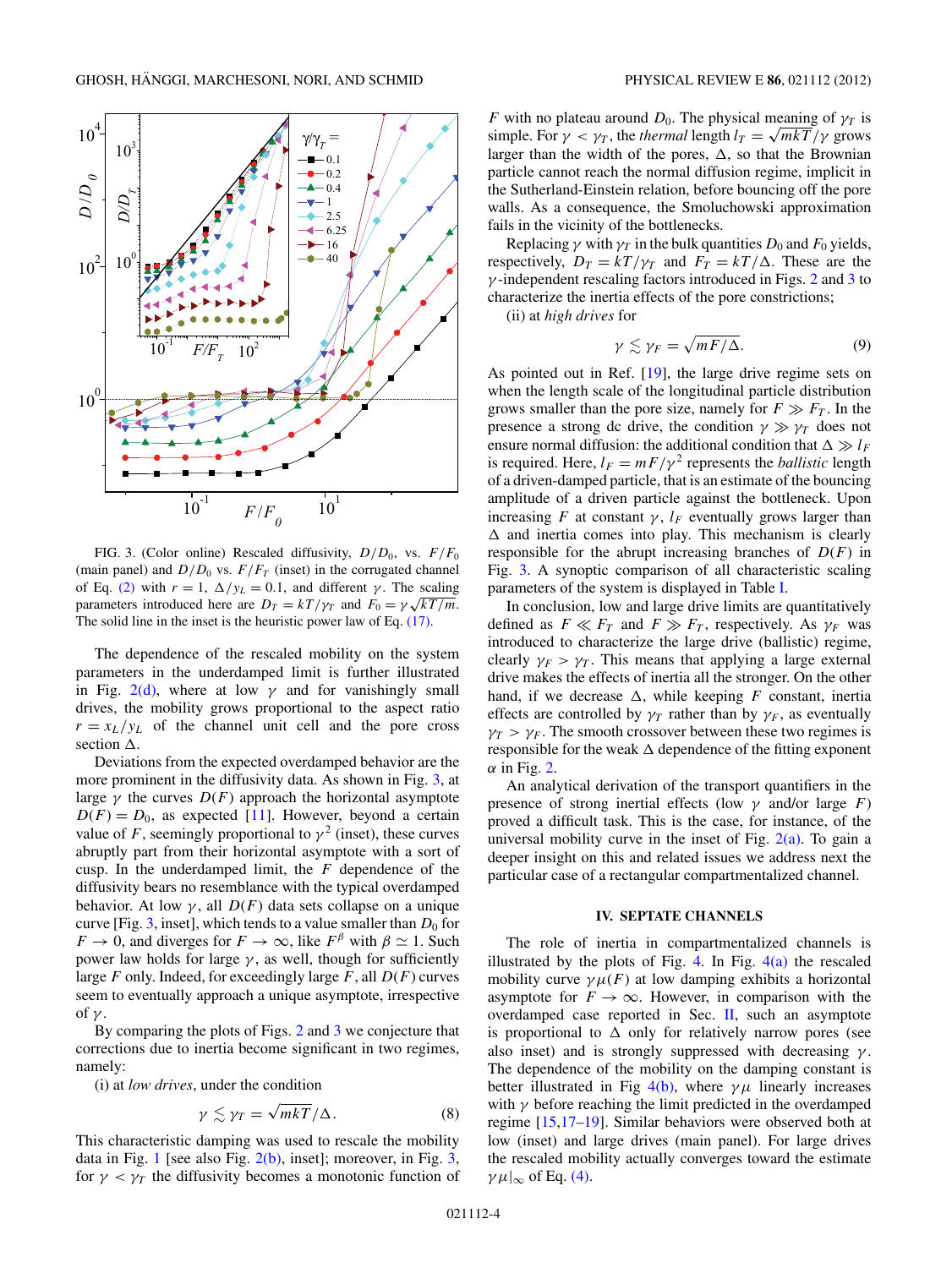<span id="page-4-0"></span>

FIG. 4. (Color online) Transport in a compartmentalized channel with  $r = x_L/y_L = 1$ : rescaled mobility,  $\gamma \mu$ , vs.  $F/F_0$  (a) and vs.  $\gamma/\gamma_T$  (b); diffusivity,  $D/D_0$ , vs.  $F/F_T$  (c). The remaining simulation parameters are reported in the legends. The relevant scaling parameters are  $F_0 = \gamma \sqrt{kT/m}$ ,  $F_T = kT/\Delta$ , and  $\gamma_T = \sqrt{mkT/\Delta}$ . Inset of (a):  $\gamma \mu$  vs.  $F/F_T$  for different *r* and  $\Delta/y_L$ . Inset of (b):  $\gamma \mu$  vs.  $\gamma / \gamma$  for different  $\Delta / y_L$  and *r*. Inset of (c):  $D/D_0$ vs.  $\Delta/y_L$  for  $F/F_T = 2 \cdot 10^3$ . The dotted curves represent the approximate analytical expressions of Eqs.(11) and [\(15\),](#page-5-0) respectively, for the mobility in (b) and the diffusivity in (c) (main panel and insets). In (b) the quantity  $\gamma \mu|_{\infty}$  was estimated from the horizontal asymptotes. Note that  $\gamma \mu_{\infty}$  (see Sec. [II\)](#page-0-0) is known to be proportional to  $\Delta$  for  $F \to \infty$  [horizontal arrows, Eq. [\(4\)\]](#page-1-0) and to  $|\ln \Delta|$ for  $F \to 0$  [\[19\]](#page-6-0).

The dependence of the rescaled mobility on the compartment geometry is further illustrated in the inset of Fig. 4(b): in the zero drive limit and for low  $\gamma$ , the mobility is proportional to the aspect ratio  $r = x_L/y_L$  and the pore size,  $\Delta$ , as already reported for the corrugated channels of Fig. [2\(d\).](#page-2-0)

Contrary to the smoothly corrugated channels of Sec. [III,](#page-1-0) the drive dependence of the diffusivity is apparently not much affected by inertia. As shown in Fig.  $4(c)$ , the curves *D*(*F*) keep diverging quadratically with *F*, irrespective of the compartment size and the damping constant, like in the overdamped limit. In the notation introduced above for the corrugated channel,  $D(F)$  scales like  $F^{\beta}$  but, contrary to Fig. [3,](#page-3-0) here  $\beta = 2$ . The power law dependence of  $D(F)$  on the pore size and the channel width is displayed in the insets of Fig. 4(c).

Although of lesser applicability, septate channels have a practical advantage over smoothly corrugated channels, as they are characterized by well distinct time scales, which often allow convenient analytical approximations. The problem under study is no exception.

Let us consider first the rescaled mobility at large drives,  $F \gg F_T$ . As anticipated in Secs. [I](#page-0-0) and [III,](#page-1-0) two time scales control the particle current through the channel: (i) the bulk relaxation time,  $m/\gamma$ , and (ii) the ballistic time across the pore,  $m/\gamma_T$ . The latter is a measure of transient effects that may be detected only at the shortest distances; here, the pore width. To bridge the above time scales we introduce the effective relaxation time  $\tau_{\text{eff}} = m/\gamma_{\text{eff}}$ , where the effective damping constant is defined as

$$
\gamma_{\rm eff} = \gamma (1 + \gamma_T / \gamma). \tag{10}
$$

Correspondingly, the rescaled mobility function can be approximated to

$$
\gamma \mu = \frac{\gamma \mu|_{\infty}}{1 + \gamma_T/\gamma},\tag{11}
$$

where  $\gamma \mu|_{\infty}$  denotes the rescaled mobility in the overdamped limit,  $\gamma \to \infty$ . Despite its being a simple interpolating formula, Eq. (11) fits quite closely the simulation curves of Figs. 4(a) and 4(b) for large drives (main panel). Note that the horizontal asymptotes for large *γ* coincide with the expected values of  $\gamma \mu |_{\infty}$ , whose dependence on the compartment geometry, noise, and drive intensity is analytically known  $[17–20]$ .

Let us consider next the rescaled mobility at low drives, *F*  $\ll$  *F<sub>T</sub>*. For *F* = 0 the transport quantifiers  $\gamma \mu_0$  and *D*(0) can be formally expressed in terms of the mean exit time,  $\bar{\tau}_e$ , of the Brownian particle out of a single compartment, namely,  $D(0) = x_L^2/4\bar{\tau}_e$  and  $\mu_0 = D(0)/kT$ ; see Eq. [\(7\).](#page-1-0) An analytical expression for  $\bar{\tau}_e$  as a function of the compartment geometry is only available in the overdamped dynamics approximation [\[33\]](#page-7-0). In the absence of a fully analytical treatment, we interpret the numerical results shown in the inset of Fig.  $4(b)$  by assuming a 1D collisional dynamics along the *x* axis. At very low damping and  $F = 0$ , the particle bounces off the same compartment wall with rate  $2v_{\text{th}}/x_L$  (attack frequency), but only a fraction  $\Delta / y_L$  of such collisions leads to a pore crossing. As a consequence,  $\bar{\tau}_e \sim x_L y_L/2\Delta\sqrt{kT/m}$  and

$$
\gamma \mu_0 \sim \frac{\gamma x_L}{2\sqrt{mkT}} \frac{\Delta}{y_L} = \frac{r}{2} \frac{\gamma}{\gamma_T},\tag{12}
$$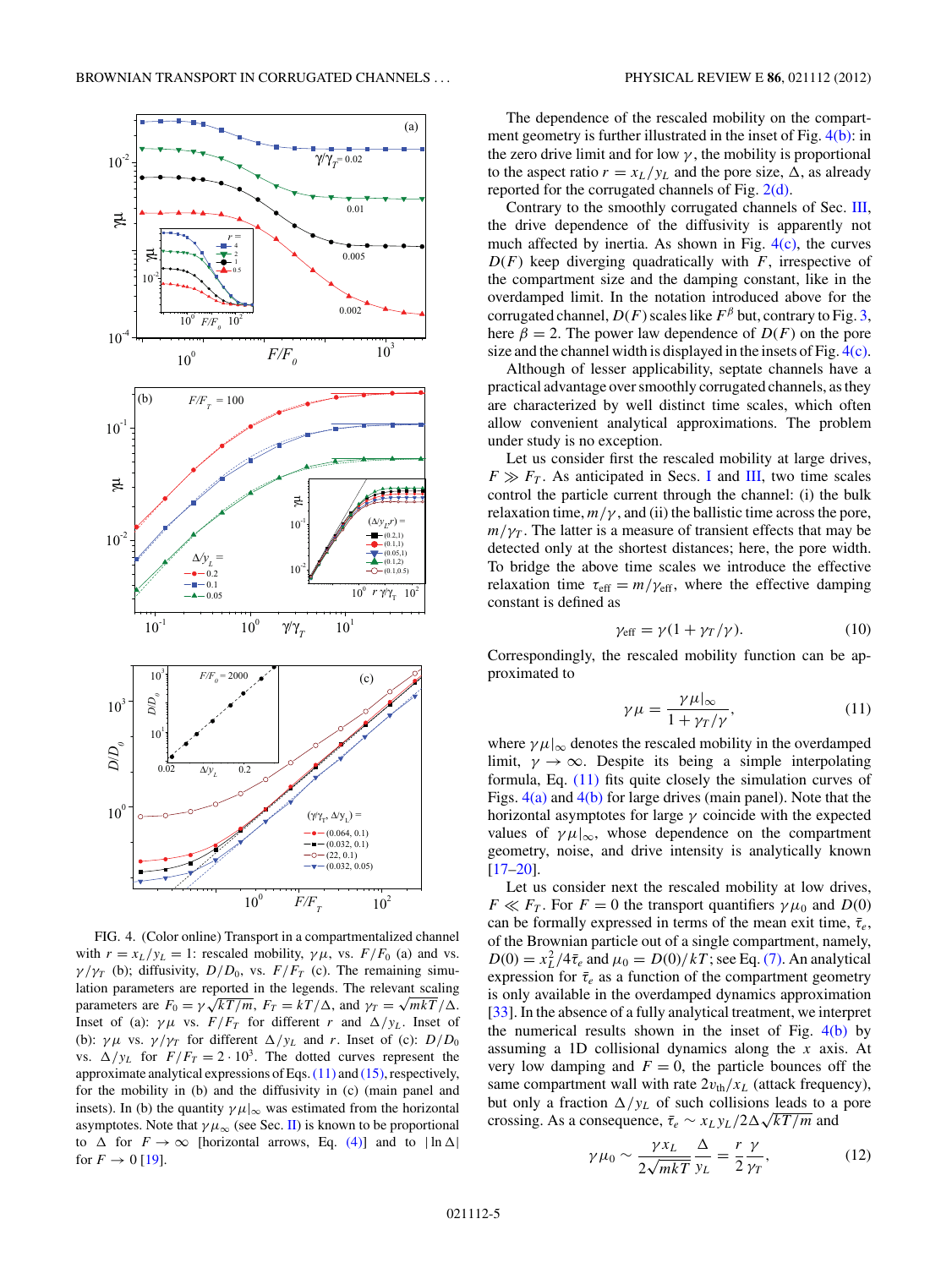<span id="page-5-0"></span>which agrees with the linear fit in the inset of Fig. [4\(b\).](#page-4-0) Note that such a qualitative argument applies to the weakly corrugated channels of Fig.  $2(c)$ , as well. In that case, however,  $v_{\text{th}}$  must be replaced by  $(2/\pi)v_{\text{th}}$ , to account for an almost isotropic 2D distribution of the ballistic trajectories inside the compartment; correspondingly, the factor 1*/*2 on the right-hand side of Eq. [\(12\)](#page-4-0) should be changed to  $\pi/4$ ; see Fig. [2\(d\).](#page-2-0)

The scaling law of the diffusivity at large drives,  $D(F) \propto$  $F^{\beta}$  with  $\beta = 2$ , can be quantitatively determined by generalizing an argument originally introduced for the overdamped regime  $[19]$ . For large  $F$ , the instantaneous particle velocity,  $v(t) \equiv \dot{x}(t)$ , switches between a locked mode with  $v_0 = 0$ , as it sticks against a compartment wall, and a running mode with  $v_{\infty} = F/\gamma$ , as it runs along the central lane of the channel. In view of Eq. [\(4\),](#page-1-0) it is clear that the particle spends a fraction of the time  $(1 - \Delta / y_L)$  in the locked mode, and the remaining time  $(\Delta / y_L)$  in the running mode. The random variable  $v(t)$ can thus be modeled as a dichotomic process with subtracted autocorrelation function [\[34\]](#page-7-0)

$$
C(t) \equiv \lim_{s \to \infty} [\langle v(t+s) \rangle - \langle v \rangle][\langle v(s) \rangle - \langle v \rangle]
$$

$$
= (v_{\infty} - v_0)^2 \frac{\bar{\tau}_0 \bar{\tau}_{\infty}}{\bar{\tau}^2} \exp\left(-\frac{\bar{\tau}t}{\bar{\tau}_0 \bar{\tau}_{\infty}}\right),
$$

where  $\bar{\tau}_0 = (1 - \Delta / y_L)\bar{\tau}$  and  $\bar{\tau}_{\infty} = (\Delta / y_L)\bar{\tau}$  are the average permanence times, respectively, in the locked and running mode; their sum,  $\bar{\tau}$ , is the relaxation time constant of the dichotomic process, still to be determined. The spatial diffusivity  $D(F)$  can be obtained by integrating  $C(t)$  over time and then making use of the explicit expressions for  $v_0$ ,  $v_{\infty}$ ,  $\bar{\tau}_0$ , and ¯*τ*∞, namely

$$
D(F) = \int_0^\infty C(t)dt = \left(\frac{F}{\gamma}\right)^2 \left[\frac{\Delta}{y_L}\left(1 - \frac{\Delta}{y_L}\right)\right]^2 \bar{\tau}.
$$
 (13)

To determine the unknown time constant  $\bar{\tau} = (y_L/\Delta)\bar{\tau}_{\infty}$ , we notice that a particle remains in the running mode for a time  $\bar{\tau}_{\infty}$  of the order of the time it takes to diffuse out of the central channel lane, namely, for low damping,

$$
2D_0 \tau_{\infty} = \frac{1}{4} [(y_L + \Delta)^2 - (y_L - \Delta)^2].
$$
 (14)

By inserting the analytical expression for  $\tau_{\infty}$  thus derived into Eq. (13) and taking for simplicity the limit of narrow pores,  $\Delta \ll y_L$ , one arrives at

$$
\frac{D(F)}{D_0} = \frac{\Delta}{2y_L} \left(\frac{F}{F_T}\right)^2.
$$
 (15)

This expression is independent of *γ* and well reproduces all simulation data of Fig. [4\(b\)](#page-4-0) at large *F* or, more precisely, under the condition that  $\gamma \ll \gamma_F$ .

On comparing the asymptotic laws for the diffusivity at  $\gamma \rightarrow 0$  [Eq. (15)] and at  $\gamma \rightarrow \infty$  [Eq. [\(6\)\]](#page-1-0), one would expect  $D(\gamma \to 0)/D(\gamma \to \infty) = \Delta/y_L$ . On the contrary, in Fig. [4\(c\)](#page-4-0) we immediately notice that all  $D(F)$  curves approach the same asymptotic scaling law [Eq.  $(6)$ ]. As discussed for the corrugated channels, the overdamped diffusion scaling law [Eq. (15)] holds only under the condition that  $\gamma \gg$  $\gamma_F$ . Correspondingly, here as well, increasing *F* such that

 $F > \gamma^2 \Delta/m$ , or  $l_F \gg \Delta$ , makes inertia effects on confined diffusion emerge (though in a less dramatic way).

## **V. DISCUSSION**

The comparison between transport properties in smoothly and sharply corrugated channels is suggestive of the role played by the channels profile in the presence of inertia. In principle, both channel geometries of Secs. [III](#page-1-0) and [IV](#page-3-0) could be reproduced by means of one parametric profile function, say,

$$
w_{\eta}(x) = \frac{1}{2} \bigg[ \Delta + (y_L - \Delta) \sin^{\eta} \left( \frac{\pi x}{x_L} \right) \bigg],\tag{16}
$$

with tunable exponent  $\eta$  [\[35\]](#page-7-0). This function coincides with  $w(x)$  [Eq. [\(2\)\]](#page-1-0) for  $\eta = 2$  and approaches a rectangular compartment  $x_L \times y_L$  for  $\eta \to 0$ . The divide between smoothly and sharply corrugated channels can be set at  $\eta = 1$ , where the two sides of the bottleneck profile change from concave, for  $\eta > 1$ , to convex, for  $\eta < 1$ . Such change in the pore geometry affects, for instance, the drive dependence of the rescaled mobility at *low* damping (Fig. 5). All curves  $\gamma \mu(F)$ with  $\eta > 1$  decay with the same approximate power law as reported in Fig. [2\(b\)](#page-2-0) for  $\eta = 2$ . For  $\eta < 1$ , instead, the behavior of  $\gamma \mu(F)$  is as in Fig. [2\(b\)](#page-2-0) (sinusoidally corrugated channel), at low *F*, and in Fig. [4\(a\)](#page-4-0) (septate channel), at large *F*. Without further analyzing the  $\eta$  dependence of the transport quantifiers, we now discuss certain differences and similarities between sinusoidal and septate channels.

In both types of channels, the diffusivity grows asymptotically with the drive according to a power law,  $D(F) \propto F^{\beta}$ , where  $\beta = 2$  for septate channels and  $\beta = 1$  for sinusoidal channels. For smoothly corrugated channels this result may come as a surprise, since, for large damping, the diffusivity is known to approach its bulk value,  $D(F \to \infty) = D(0)$ . The asymptotic power law with  $\beta = 1$  illustrated in the inset of Fig. [3](#page-3-0) results from the enhanced trapping effect due to the underdamped particle bouncing back and forth against the



FIG. 5. (Color online) Channel with tunable corrugation [Eq. (16)]: rescaled mobility,  $\gamma \mu$  vs.  $F/F_T$  for different *η*. Other simulation parameters:  $r = 1$ ,  $\Delta / y_L = 0.1$ , and  $\gamma / \gamma_T = 0.8$ . The dashed line is the power law  $(F/F_T)^{-\alpha/2}$  with  $\alpha = 1.4$  drawn in Fig. [2\(b\)](#page-2-0) for  $\eta = 2$ .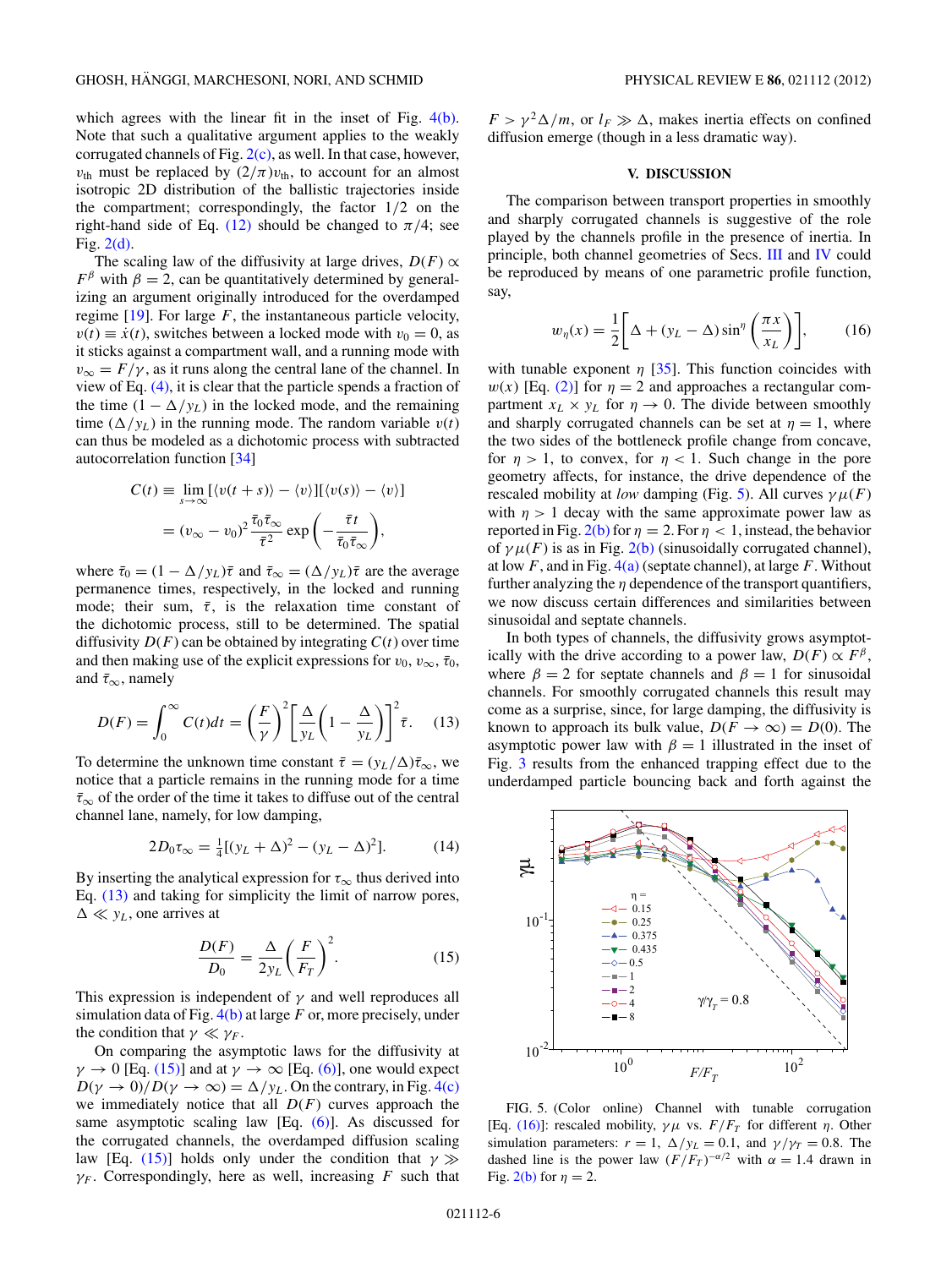<span id="page-6-0"></span>compartment walls. A simple qualitative argument yields [\[32\]](#page-7-0)

$$
\frac{D(F)}{D_T} \sim \frac{\pi}{8} \frac{x_L F}{kT} = r \frac{\pi}{8} \frac{y_L}{\Delta} \frac{F}{F_T},\tag{17}
$$

in rather good agreement with our simulation data (see inset of Fig. [3\)](#page-3-0). Note that, lowering the temperature, for small damping  $D(F)$  diverges like  $T^{-1/2}$ , which means that diffusion is the result of chaotic ballistic collisions.

Inertia corrections to the drive dependence of the diffusivity are not as dramatic in septate channels [Fig.  $4(c)$ ] as they appear in corrugated channels (Fig. [3\)](#page-3-0). This explains why the role of the threshold  $\gamma_F$  [Eq. [\(9\)\]](#page-3-0) is less prominent for sharply corrugated channels. On a closer look, however, one notices that, on increasing  $\gamma$ , the data points for  $D(F)/D_0$ approach the predicted oblique asymptote of Eq. [\(15\)](#page-5-0) at larger and larger *F*, consistently with the large-drive inertial regime  $\gamma \ll \gamma_F$ .

Finally, we notice that septate and sinusoidally corrugated channels also differ in the large-drive behavior of their mobilities at low damping. While in septate channels  $\gamma \mu (F \to \infty)$ was shown to approach a small but finite value,  $\gamma \mu|_{\infty}(\gamma/\gamma_T)$  $[Eq. (11)]$  $[Eq. (11)]$ , the mobility in sinusoidal channels was numerically fitted by the scaling law  $\gamma \mu(F \to \infty) \sim (\gamma/\gamma_F)^{\alpha}$ , where  $\alpha$  is an increasing function of  $\Delta$  with  $\alpha(\Delta \to 0) = 2$  [Fig. [2\(c\)\]](#page-2-0). This means that in sinusoidal channels,  $\langle v(F) \rangle$  [and not  $\gamma \mu(F)$ ] tends to a finite asymptotic value. By definition, the rescaled mobility can be written as  $\gamma \mu \sim (x_L/\bar{\tau}_d)(\gamma/F)$ , where  $\bar{\tau}_d$  denotes the mean drift time of a particle across a compartment in the presence of a strong drive. Accordingly, as  $\alpha \rightarrow 2$ , the drift time  $\bar{\tau}_d$  becomes insensitive to the (large) drive, which hints at an emerging ballistic dynamics [\[36\]](#page-7-0). We also remark that the above scaling law for  $\gamma \mu(F \to \infty)$ applies to all pore geometries with  $\eta \geq 1$  [\[35\]](#page-7-0) (Fig. [5\)](#page-5-0); for septate channels,  $\eta \rightarrow 0$ , such a scaling law, with  $1 < \alpha < 2$ , closely reproduces the decaying branch of the mobility curves displayed in Fig.  $4(a)$ .

### **VI. CONCLUSIONS**

The main result of this work is that for real physical suspensions flowing through confined geometries, both in biological and artificial systems, pore crossings grow increasingly sensitive to the suspension fluid viscosity with decreasing the pore radius. With respect to previous attempts at incorporating finite-mass effects in the analysis of Brownian transport through corrugated narrow channels [\[37–39\]](#page-7-0), we stress that the inertial effects reported here are not of mere academic interest [\[32\]](#page-7-0).

Inertial effects can be directly observed, for instance, in a dilute solution of colloidal particles driven across a porous membrane or an artificial sieve [\[40,41\]](#page-7-0). On the other hand, channel profiles at the micro- and nanoscales can be tailored as most convenient [\[42\]](#page-7-0). As detailed in Ref. [\[32\]](#page-7-0), the experimental demonstration of inertial effects on Brownian transport through narrow pores is to become accessible when manipulating artificial particles of micrometric size by means of well-established experimental techniques [\[43–46\]](#page-7-0). For nanoparticles, like biological molecules, detecting such effects will require more refined experimental setups.

### **ACKNOWLEDGMENTS**

This work was partly supported by the European Commission under Grant No. 256959 (NANOPOWER) (F.M.), the Volkswagen foundation Project No. I/83902 (P.H., G.S.), the German excellence cluster "Initiative Munich" (NIM) (P.H.), the Augsburg center for Innovative Technology (ACIT) of the University of Augsburg (F.M., P.H.), and the Japanese Society for Promotion of Science (JSPS) through Fellowships No. P11502 (P.K.G.) and No. S11031 (F.M.). F.N. is partially supported by the ARO, NSF Grant No. 0726909, JSPS-RFBR Contract No. 12-02-92100, Grant-in-Aid for Scientific Research (S), MEXT Kakenhi on Quantum Cybernetics, and the JSPS via its FIRST program.

- [1] B. Hille, *Ion Channels of Excitable Membranes* (Sinauer, Sunderland, 2001).
- [2] J. Kärger and D. M. Ruthven, *Diffusion in Zeolites and Other Microporous Solids* (Wiley, New York, 1992).
- [3] H. Brenner and D. A. Edwards, *Macrotransport Processes* (Butterworth-Heinemann, New York, 1993).
- [4] P. Hänggi and F. Marchesoni, [Rev. Mod. Phys.](http://dx.doi.org/10.1103/RevModPhys.81.387) 81, 387 [\(2009\).](http://dx.doi.org/10.1103/RevModPhys.81.387)
- [5] for a review see: P. S. Burada, P. Hänggi, F. Marchesoni, G. Schmid, and P. Talkner, [ChemPhysChem](http://dx.doi.org/10.1002/cphc.200800526) **10**, 45 (2009).
- [6] R. Zwanzig, [J. Phys. Chem.](http://dx.doi.org/10.1021/j100189a004) **96**, 3926 (1992).
- [7] D. Reguera and J. M. Rubí, *Phys. Rev. E* **64**[, 061106 \(2001\).](http://dx.doi.org/10.1103/PhysRevE.64.061106)
- [8] P. Kalinay and J. K. Percus, Phys. Rev. E **74**[, 041203 \(2006\).](http://dx.doi.org/10.1103/PhysRevE.74.041203)
- [9] N. Laachi, M. Kenward, E. Yariv, and K. D. Dorfman, [Europhys.](http://dx.doi.org/10.1209/0295-5075/80/50009) Lett. **80**[, 50009 \(2007\).](http://dx.doi.org/10.1209/0295-5075/80/50009)
- [10] D. Reguera, G. Schmid, P. S. Burada, J. M. Rubí, P. Reimann, and P. Hänggi, *Phys. Rev. Lett.* **96**[, 130603 \(2006\).](http://dx.doi.org/10.1103/PhysRevLett.96.130603)
- [11] P. S. Burada, G. Schmid, D. Reguera, J. M. Rubi, and P. Hänggi, Phys. Rev. E **75**[, 051111 \(2007\).](http://dx.doi.org/10.1103/PhysRevE.75.051111)
- [12] R. Reichelt, S. Günther, J. Wintterlin, W. Moritz, L. Aballe, and T. O. Mentes, J. Phys. Chem. **127**[, 134706 \(2007\).](http://dx.doi.org/10.1063/1.2779028)
- [13] D. Mondal and D. S. Ray, Phys. Rev. E **82**[, 032103 \(2010\);](http://dx.doi.org/10.1103/PhysRevE.82.032103) D. Mondal, M. Das, and D. S. Ray, [J. Chem. Phys.](http://dx.doi.org/10.1063/1.3431042) **132**, 224102 [\(2010\).](http://dx.doi.org/10.1063/1.3431042)
- [14] D. Reguera, A. Luque, P. S. Burada, G. Schmid, J. M. Rubi, and P. Hänggi, *Phys. Rev. Lett.* **108**[, 020604 \(2012\).](http://dx.doi.org/10.1103/PhysRevLett.108.020604)
- [15] F. Marchesoni and S. Savel'ev, Phys. Rev. E **80**[, 011120 \(2009\).](http://dx.doi.org/10.1103/PhysRevE.80.011120)
- [16] F. Marchesoni, J. Chem. Phys. **132**[, 166101 \(2010\).](http://dx.doi.org/10.1063/1.3402779)
- [17] Yu. A. Makhnovskii, A. M. Berezhkovskii, and V. Yu. Zitserman, J. Chem. Phys. **131**[, 104705 \(2009\).](http://dx.doi.org/10.1063/1.3224954)
- [18] A. M. Berezhkovskii, L. Dagdug, Yu. A. Makhnovskii, and V. Yu. Zitserman, J. Chem. Phys. **132**[, 221104 \(2010\).](http://dx.doi.org/10.1063/1.3451115)
- [19] M. Borromeo and F. Marchesoni, Chem. Phys. **375**[, 536 \(2010\).](http://dx.doi.org/10.1016/j.chemphys.2010.03.022)
- [20] M. Borromeo, F. Marchesoni, and P. K. Ghosh, [J. Chem. Phys.](http://dx.doi.org/10.1063/1.3535559) **134**[, 051101 \(2011\).](http://dx.doi.org/10.1063/1.3535559)
- [21] P. Hänggi, F. Marchesoni, S. Savel'ev, and G. Schmid, [Phys.](http://dx.doi.org/10.1103/PhysRevE.82.041121) Rev. E **82**[, 041121 \(2010\).](http://dx.doi.org/10.1103/PhysRevE.82.041121)
- [22] M. H. Jacobs, *Diffusion Processes* (Springer, New York, 1967).